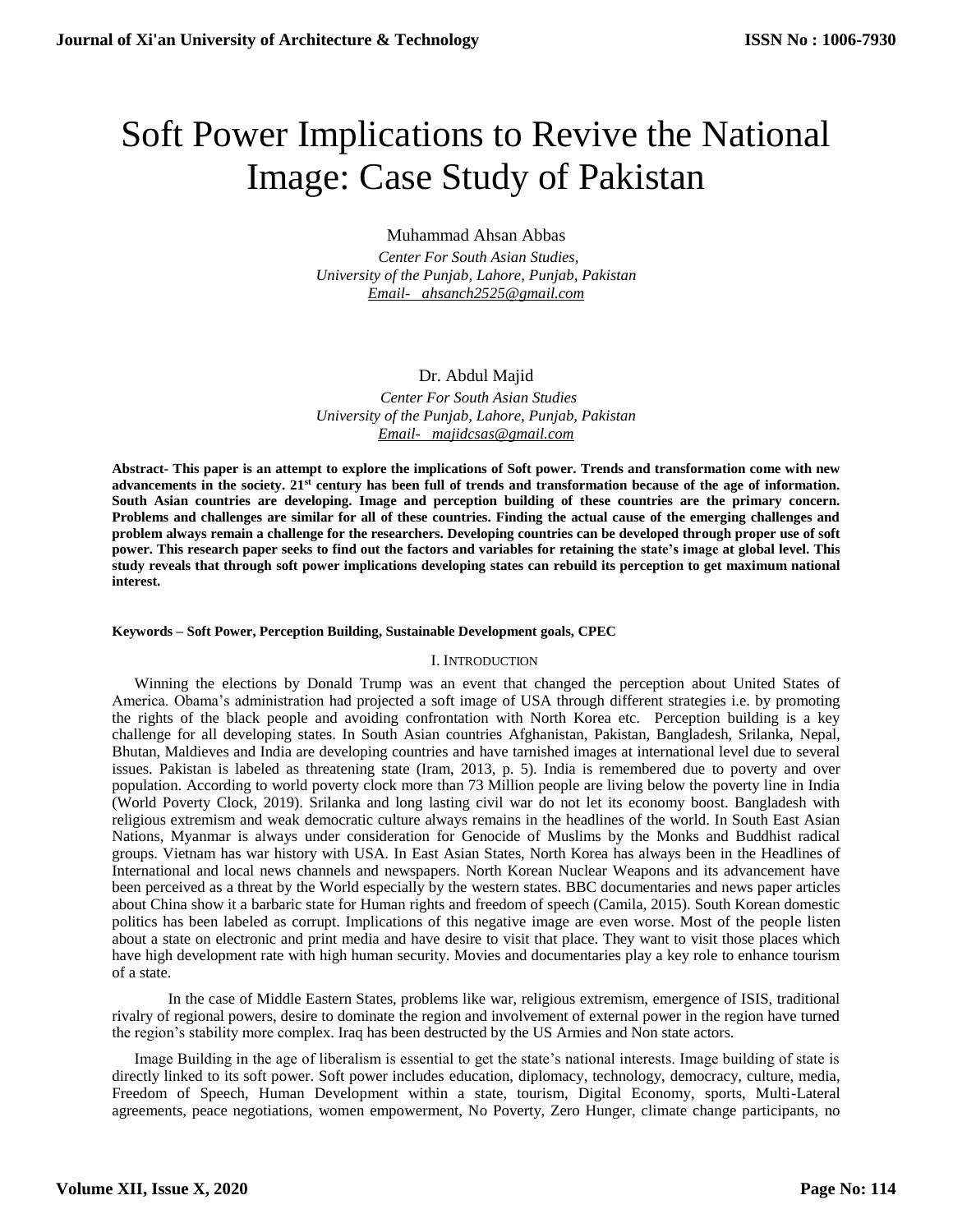war zone, no crime rate, liberal economy, no restricted visas, no extremism and no terrorism. To get these objectives, foreign policy is the major tool which also enhances national interest. Perception building of a state is essential element of foreign policy and diplomacy. In the age of globalization, states attract Foreign Direct Investments to boost their economy. This attraction is based on perception and image building.



#### II. SOFT POWER IMPLICATIONS

*SOURCE: MADE BY RESEARCHER*

## *2.1 Data analysis and Interpretation –*

Soft power is a primary concern for each and every state. Need of soft power increases in the age of globalization. Implications of soft power are the policies of liberalism and adopting the advancement of globalization. Attraction of money and business activities is also due to soft power in the modern time. Portland's The Soft Power 30 Report 2018 highlighted about the list of world's most top countries having soft power. The variables are "culture, digital, education, engagement, enterprise, government, global culture, luxury goods, technology products, cuisine, livability, friendliness and foreign policy" (The Soft Power Report, [TSPR], 2018, p, 37). And according to research worlds' top five countries in 2018 United Kingdom, France, Germany, United States, Japan and Canada at the sixth position (TSPR, 2018, p.42). "The UK's soft power strengths continue to sit across the Engagement, Culture, Education, and Digital sub-indices. British soft power benefits from a wealth of publicly funded resources. Though Brexit remained a challenge for the British government but it remained powerful to settle its position at global level. The British Council in particular has been instrumental in spreading British influence and cultivating soft power, through cultural and educational engagement. As the world's most trusted news provider, the BBC World Service has amassed a substantial global following, and remains a valuable soft power asset for the UK (TSPR, p. 44)."

According to the Soft power 30 report 2015 Germany was on the top position and United Kingdom on the second and United States of America at the third position (The Soft Power 30, 2015). Monocle's Soft power survey shows 2018- 2019 shows that France is on top of the survey of soft power having world's largest usage of soft power capabilities at global level. France in its role of Climate change conferences gave alot popularity to the nation. Germany remained at second position in this survey. Japan remained on third position (Monacle's Soft Power Survey, 2018-2019).

Age of Liberalism contains liberty, human rights, freedom, civil liberties, and democratic political culture. Pursuing and applying the policies of liberalism is the best example of soft power implications in the modern age. Adopting and reviving the democratic norms in Pakistan is important for its civil liberties with freedom of speech and participation of people in the governmental affairs. Election of 2008 was important for state's image restoration. Revival of democracy after 10 years of dictatorship turned the country into democratic world. Transition of one democratic government to another democratic government in 2013 elections was unique and people were more optimistic about the future of Pakistan (Iram, 2013, p. 5). From 2011, revolutions in the Middle Eastern countries like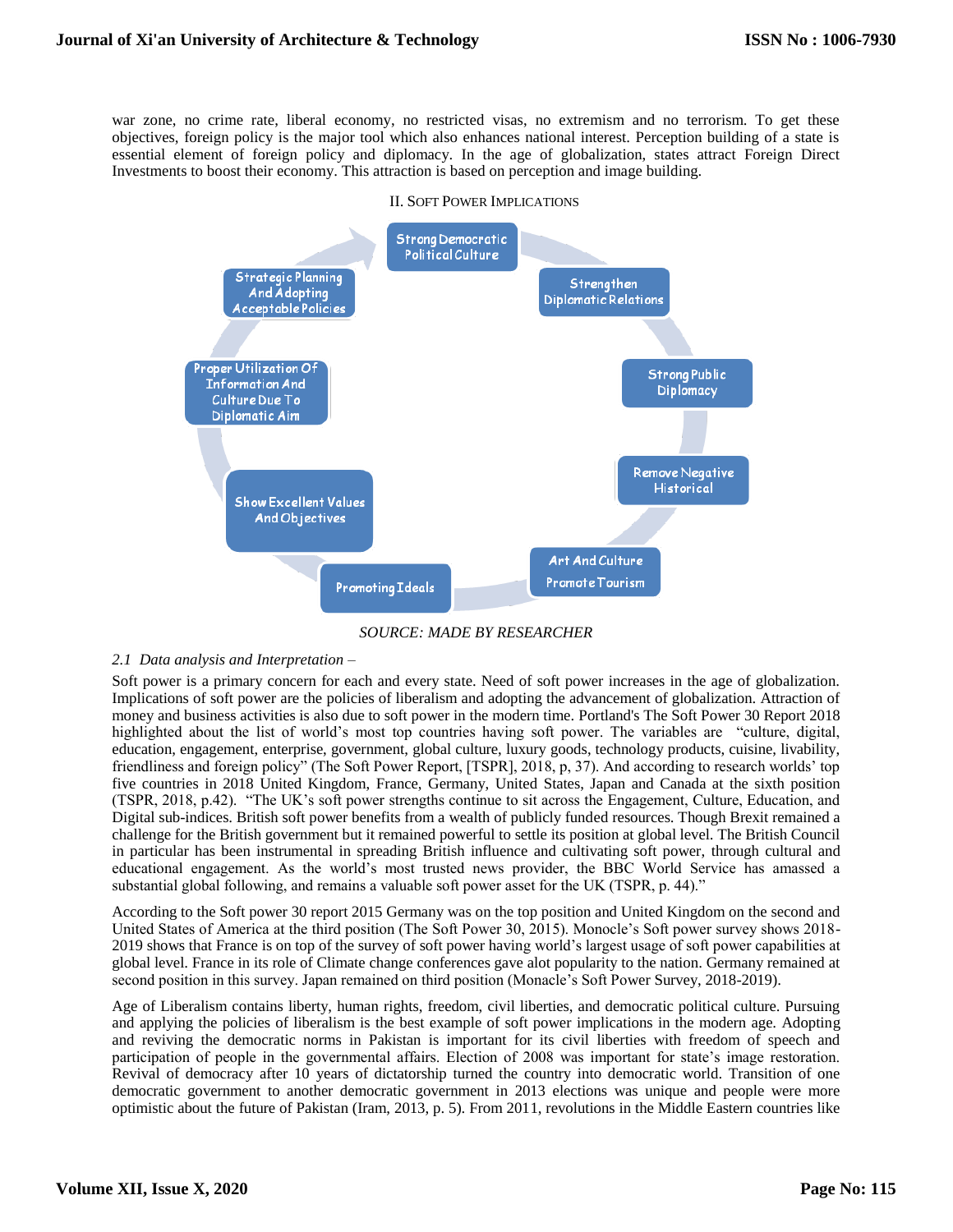Tunis, Egypt, Syria, Libya were raised the importance of democracy and people became more aware of their basic fundamental rights by the Social Media. Pakistan saved its position at this time to revive the democratic political culture. Transition of democratic governments created a strong democratic political culture and political participation. People emphasised more on electoral process including party elections and elected new people. Pakistan Tehreek Insaf made its government in 2018 elections and people wanted change in the legacy of inherent democratic culture and gave chance to new people in governmental affairs. It showed the people attention towards political culture which are gaining deep roots in Pakistan. Sustaining this culture is an essential element for soft power implications. Public diplomacy by the democratic governments are easy to launch then dictatorship. After 2013 elections government of Pakistan Muslim league Noon got maximum public mandate and started National Action Plan and Operation Raddul Fasad to combat terrorism in Pakistan. Government successfully launched the Campaign of CPEC in 2013 and got massive public support from all over the country. Democratic government can sustain and make effective foreign policy for the country. Establishing the relations on bilateral and multilateral basis rather than unilateral can boost the states interests and secures dominant position in the region. Relation of states starts from its neighbours and regional organizations. Role of regional organization is important to enhance the economic diplomacy and search for new business markets. New trends come with new challenges and work with other states of overcome and counter the emerging and future problems are necessary for image restoration.

Culture of Pakistan is diverse in nature. Culture is a strong tool to get world attention through soft projection and promotion of culture by Film media and tourism industry. Promotions of sports activities are also good for image building. Culture is the soft power of the country and its projection through effective means are the implications of soft power. Pakistan has diverse culture with rich fashion and textile industry in the state and abroad also and has beautiful ancient tourist sights of different civilizations. Food and cuisine is another important factor of culture and Pakistan can regain its lost image through it. Film and Media especially films and drama industry can project a states culture well. For example Indian Bollywood movies are shown all over the world and gets attraction of tourism. Saudi Arabia gave permission the cinemas to operate and conducted one of the world's largest Musical concerts to promote tourism and its image at global scale (The Express Tribune, 2018). Government is about to establish a state NEOM for tourism and face saving of Saudi Arabia (Alshimaa, 2019, p.35). For insuring civil liberties women are allowed to drive the cars (Torres, 2017). 21<sup>st</sup> century is the century of globalization with the rapid movement of people. People are well communicated and informed. Promote tourism is the best way of soft power implications. Geography of Pakistan has mountains, plains, desert, rivers and ocean enriched with mineral resources. Mountains have beautiful sights and development of these areas can contribute a lot in tourism industry. Plains have urbanized and Industrial cities. Deserts can be turned the hub of tourism likely to be promoted as the world's largest Safari Jeep racing tracks.

Making ideals for the world like Tree Tsunami program, clean and green Pakistan to combat climate change is a Mega project. Azad is making Solar energy cars to combat climate change (Azad, Solar Cars Made in Pakistan, 2019). These are the revolutionary ideas for the world but need priorities and media promotion. These projects are highly important for Pakistan's image restoration and soft image. These projects can become soft power for Pakistan if project at global media well.

Promoting art and culture is also one of the key important implications of the soft power. English language was become a universal language of globalization and can be understood by every state of the world. Confucius language institutes for learning Chinese language are an advance step taken by Chinese government for its soft power projection (Torres, 2017). Globalization is the era of scientific and technological advancement. IT industry and Robotics have become the future of the world. States have to move with the international trend of Information technology and robotics. There is a dire need to show the world to show excellent values and objectives. Pakistan in this stance is taking part to combat climate change and reduction of terrorism. Sowing its will and understand its moral responsibility at larger scale. Spread the arts and culture through media especially film media is essential to retain soft power. Countries having good film and movies industry have more soft power and its implications. Chart and execute the policies with a clear cut strategy is another important task for the soft power. Societies need booster and remove its negative historical for increasing the morale of the individuals. In Pakistani society terrorism was a chapter which should not be revised at any stage because its cruelty has no limits. Pakistan has overcome this issue. Sot power implications is a mixture of different tasks which can be retained and maximized at any time with proper use of strategic planning and adopting acceptable policies.

CPEC and CPEC related activities in the world got more attention than any previous project of Pakistan in the history. How CPEC got much attention at international level. It was because of the correct direction of the Media and the government policies. Government made comprehensive strategy of work which has long term impacts on Pakistan. CPEC is not only a project of Gawadar but it is much from it. Proper utilization of information gave the maximum value of Implications of CPEC (Ibrar et al., 2019). CPEC has become much more for Pakistan's economy and for the regional countries. Through CPEC and proper utilization of Information by the government and media reverted Pakistan's lost image. Pakistan again got the attention of the world and the project looked game changer for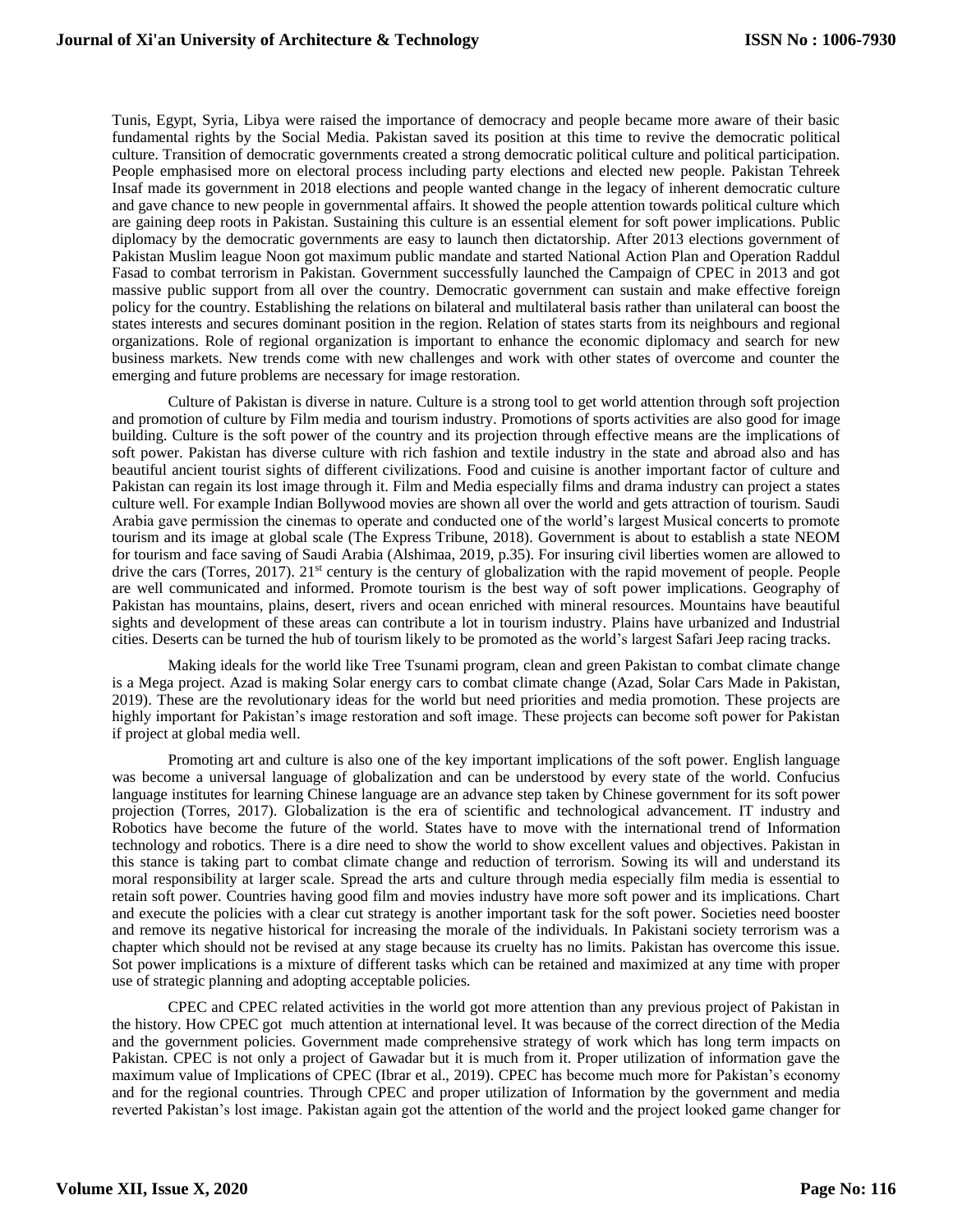the region including, China, Pakistan, Iran, Afghanistan, Central Asia, Russia and African countries. CPEC is a combination of projects including infrastructure, trade, technological advancements, industrial advancement and Foreign Direct investment. This is a biggest advantage for Pakistan to improve its soft power through CPEC. CPEC added in Pakistan's soft power directly because Pakistan has established great ties with China. Due to CPC governments are serious to counter terrorism and launched National action plan to counter it. Pakistan is on track and on Positive direction to counter it. Else on Diplomatic channels Pakistan is lacking behind since 2001. FDIs has been decreased and tourism industry has become a victim of it. Now Pakistan has been improved its diplomatic channels with the help of the CPEC (Sadaf & Ammar, 2017). Pakistan has established a new phase of relations and can establish these relations on equal basis. Saudi Arabia has invested in Pakistan. Turkey is willing to invest. Malaysian Prime Minister Mahatir Muhammad invested in Auto Mobile industry in Pakistan and established a unit of PROTON cars in Pakistan. However Pakistan is now in a position to develop economic diplomacy and could get a lot of benefits. Through these diplomatic channels Pakistan could find the new routes for its business man to invest and trade with these countries. Although Pakistan has to do a lot of tasks, someone should have to take the first step. CPEC is the first step which geography has given to Pakistan. This is not only a geography bus also getting the gold from the dust. India and China do not have cordially relations. So Pakistan could benefit from CPEC only because China does not want to establish trade routes with India. India is the regional rival of China in the region and was to dominate the region. Indian foreign policy does not allow India to give Path to china because Foreign policy of India has firm believe to have weak neighbours. So this is the time for Pakistan to play its land and build its economy as soon as possible. Through CPEC promotion Pakistan's human development is also increasing. Most of the Pakistan youth would get the jobs from it and it would give long term benefits to the people of Pakistan. Role of Pakistan would improve and Pakistan can develop extensive diplomatic relations in the region especially with Oil enriched countries, like Iran and Central Asian states. After that establishing diplomatic relations on equal basis with middleeastern regions China is promoting its language and literature in Pakistan through education institution and through Media especially film media. Pakistan can also establish culture exchange programs on equal basis with Iran, China, Afghanistan, Saudi Arabia, Qatar, Central Asia states and a new start a new phase of relations with Russian which would give economic benefits to Pakistan. Not only Asian countries, but Pakistan is establishing it relations with African countries. Pakistan has strong trade relation with Africa. In Pakistan there is a huge industry of wild Animals Pakistan can have wild animal trade and establish research centres in the country. Else Pakistan can trade agriculture and food items including diary items to these countries. China is also want access to African countries. Pakistan is providing the shortest route to China. Planning, organization and policy making is important part of every aspect of life. It is not only necessary to rebuild a state's image but it is the prime task before any task. Strategic planning is as essential in the soft power as public diplomacy and culture. Without making a comprehensive and effective strategy results cannot be achieved. Most of the scholars write about soft power but what should be its implications is explained by the policy making.

## III.CONCLUSION

In the age of globalization, states of the world have been interconnected through media and technology. Media has become the essence of globalization. Without media, world would become colorless. In this rapid age, it is difficult to sustain a state's image in positive direction. In the globalized world, people love to move all around the other states. Liberalism has spread awareness in the people and people have become peace loving. Civilization is a symbol of excellence and peace is the symbol of civilization. Peaceful state is called the most powerful state in the era of idealism. Image of a state describes its perfection, excellence and civilization. States attract other states by showing themselves better than the others. States strive to gain a good perception in world and portray their soft image in front of the world. Democracy is the ideal government system in the world. Pakistan perception crisis badly affected Pakistan's economy. In Pakistan, media is not performing positively for the good image of Pakistan. Media always projects negative and sensational news. People from abroad, who watch Pakistani media, perceive that there is disorder everywhere in Pakistan and Pakistan's future is at stake. Media has become limited to news channels only Public sentiments turn pessimistic through such agenda. People who are residing abroad can contribute to rebuild the image of Pakistan because they act like ambassadors in the foreign societies and can change the perception of the foreigners about Pakistan. Public's trends towards sports are less due to the lack of awareness about the benefits of sports. Sports act like an entertainment industry and revenue generated by sports directly contributes the economy. Cricket world cup was not hosted by Pakistan and no Pakistani politician initiates any resolution in the assembly to develop the attraction of government towards sports. Culture representation is also a responsibility of media.

Pakistan can recover its image through favorable policies of government and media. Revival of Democracy in Pakistan builds good electoral process, strong democratic political culture, civil liberties and democratic values. Effective policies can increase employment rate and can eliminate the element of poverty. Media should be controlled by government and government authorities should control the releasing of the news by their consent for national interest. Soft Power capabilities are helpful for the state image because soft power of a state portrays its soft